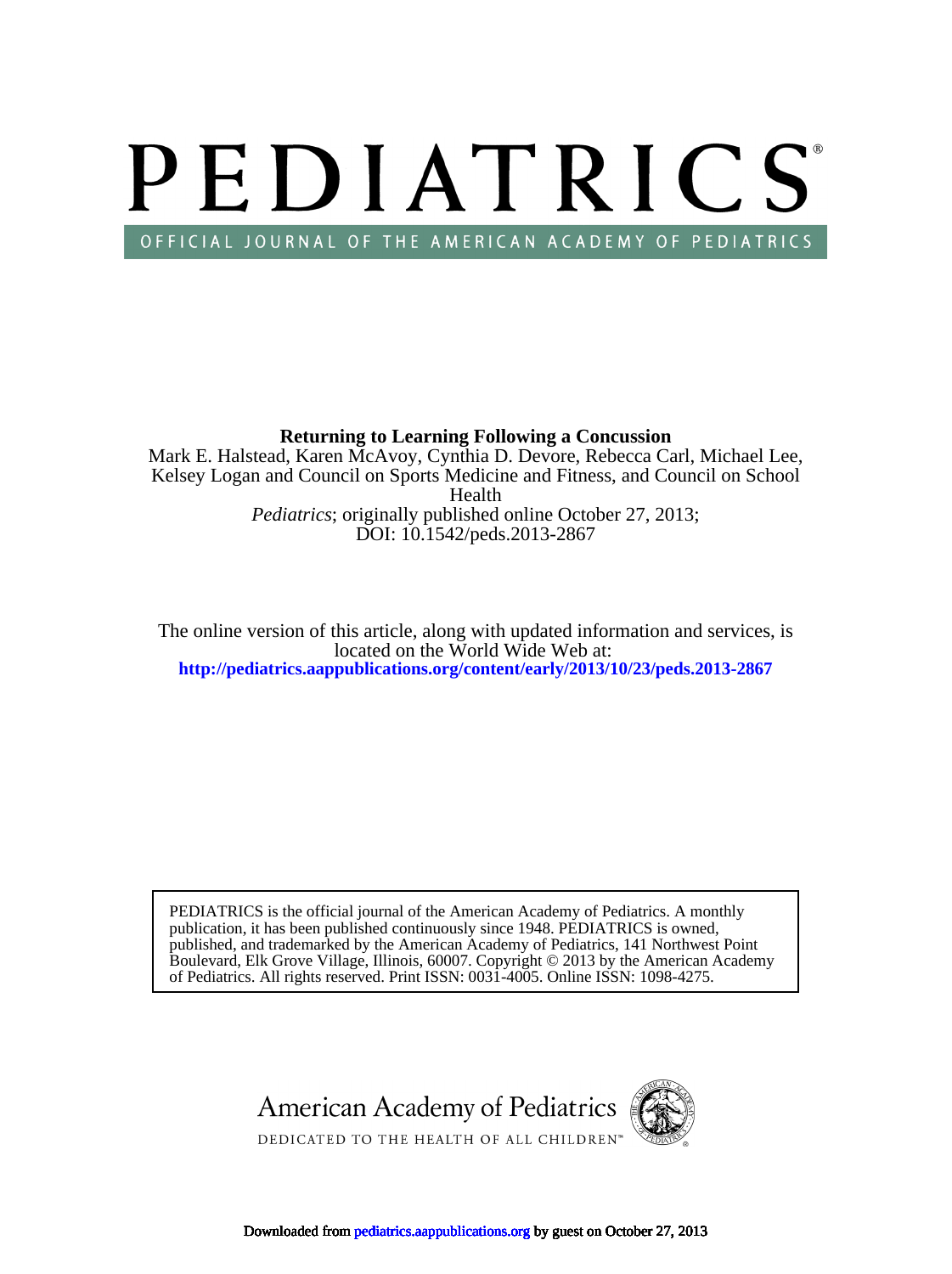# **Returning to Learning Following a Concussion**

*Pediatrics*; originally published online October 27, 2013; Health Kelsey Logan and Council on Sports Medicine and Fitness, and Council on School Mark E. Halstead, Karen McAvoy, Cynthia D. Devore, Rebecca Carl, Michael Lee,

DOI: 10.1542/peds.2013-2867

| Updated Information $\&$<br><b>Services</b> | including high resolution figures, can be found at:<br>http://pediatrics.aappublications.org/content/early/2013/10/23<br>/peds.2013-2867                                                     |
|---------------------------------------------|----------------------------------------------------------------------------------------------------------------------------------------------------------------------------------------------|
| <b>Citations</b>                            | This article has been cited by 1 High Wire-hosted articles:<br>http://pediatrics.aappublications.org/content/early/2013/10/23<br>/peds.2013-2867#related-urls                                |
| Permissions & Licensing                     | Information about reproducing this article in parts (figures,<br>tables) or in its entirety can be found online at:<br>http://pediatrics.aappublications.org/site/misc/Permissions.xh<br>tml |
| <b>Reprints</b>                             | Information about ordering reprints can be found online:<br>http://pediatrics.aappublications.org/site/misc/reprints.xhtml                                                                   |

rights reserved. Print ISSN: 0031-4005. Online ISSN: 1098-4275. Grove Village, Illinois, 60007. Copyright © 2013 by the American Academy of Pediatrics. All and trademarked by the American Academy of Pediatrics, 141 Northwest Point Boulevard, Elk publication, it has been published continuously since 1948. PEDIATRICS is owned, published, PEDIATRICS is the official journal of the American Academy of Pediatrics. A monthly



Downloaded from [pediatrics.aappublications.org](http://pediatrics.aappublications.org/) by guest on October 27, 2013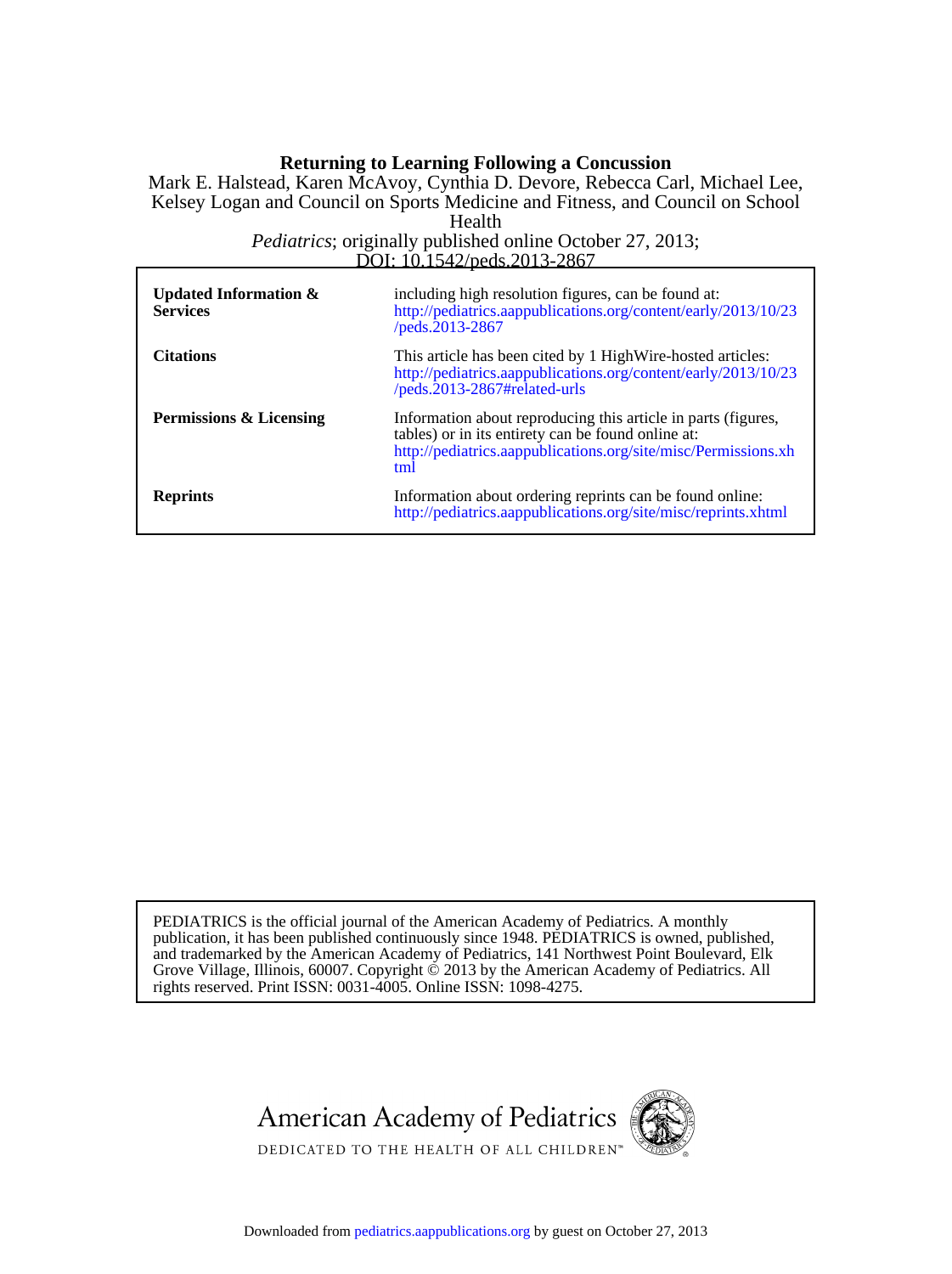# CLINICAL REPORT

American Academy

DEDICATED TO THE HEALTH OF ALL CHILDREN"

of Pediatrics

# Returning to Learning Following a Concussion

# abstract

Following a concussion, it is common for children and adolescents to experience difficulties in the school setting. Cognitive difficulties, such as learning new tasks or remembering previously learned material, may pose challenges in the classroom. The school environment may also increase symptoms with exposure to bright lights and screens or noisy cafeterias and hallways. Unfortunately, because most children and adolescents look physically normal after a concussion, school officials often fail to recognize the need for academic or environmental adjustments. Appropriate guidance and recommendations from the pediatrician may ease the transition back to the school environment and facilitate the recovery of the child or adolescent. This report serves to provide a better understanding of possible factors that may contribute to difficulties in a school environment after a concussion and serves as a framework for the medical home, the educational home, and the family home to guide the student to a successful and safe return to learning. Pediatrics 2013;132:948–957

# **DEFINITIONS**

- Individualized education plan (IEP): a formalized educational plan protected under the Individuals with Disabilities Education Act (IDEA; Pub L No. 101-476, 1990), known commonly as special education, that provides for classification or coding of a student under 1 of 13 federally designated categories and allowances for modification of regular education without penalty to the student.
- 504 plan: under Section 504 of the Rehabilitation Act (Pub L No. 93-112, 1973) and the Americans with Disabilities Act (Pub L No. 101-336, 1990), provides for a student who is not eligible for special education under an IEP but who requires accommodations in regular education on the basis of bona fide medical need, as documented by a physician and validation by the educational home.
- Individualized health care plan: a written document created by a school nurse on the basis of information provided by the student's pediatrician to document specific health care needs in the school setting with a plan for addressing each documented need.
- Family Educational Rights and Privacy Act (FERPA): a federal law established in 1974 (Pub L No. 93-380) that protects the privacy of students' "education records," including school health records, and applies to educational agencies and institutions that receive funds under any program administered by the US Department of

Mark E. Halstead, MD, FAAP, Karen McAvoy, PsyD, Cynthia D. Devore, MD, FAAP, Rebecca Carl, MD, FAAP, Michael Lee, MD, FAAP, Kelsey Logan, MD, FAAP, Council on Sports Medicine and Fitness, and Council on School Health

#### KEY WORDS

FREE

head injury, mild traumatic brain injury, pediatrics, return to school, academics, return to learn, cognitive deficits

#### ABBREVIATIONS

AT—certified athletic trainer FERPA—Family Educational Rights and Privacy Act HIPAA—Health Insurance Portability and Accountability Act IEP—individualized education plan IDEA—Individuals with Disabilities Education Act RTL—return to learn

This document is copyrighted and is property of the American Academy of Pediatrics and its Board of Directors. All authors have filed conflict of interest statements with the American Academy of Pediatrics. Any conflicts have been resolved through a process approved by the Board of Directors. The American Academy of Pediatrics has neither solicited nor accepted any commercial involvement in the development of the content of this publication.

The guidance in this report does not indicate an exclusive course of treatment or serve as a standard of medical care. Variations, taking into account individual circumstances, may be appropriate.

www.pediatrics.org/cgi/doi/10.1542/peds.2013-2867

doi:10.1542/peds.2013-2867

All clinical reports from the American Academy of Pediatrics automatically expire 5 years after publication unless reaffirmed, revised, or retired at or before that time.

PEDIATRICS (ISSN Numbers: Print, 0031-4005; Online, 1098-4275).

Copyright © 2013 by the American Academy of Pediatrics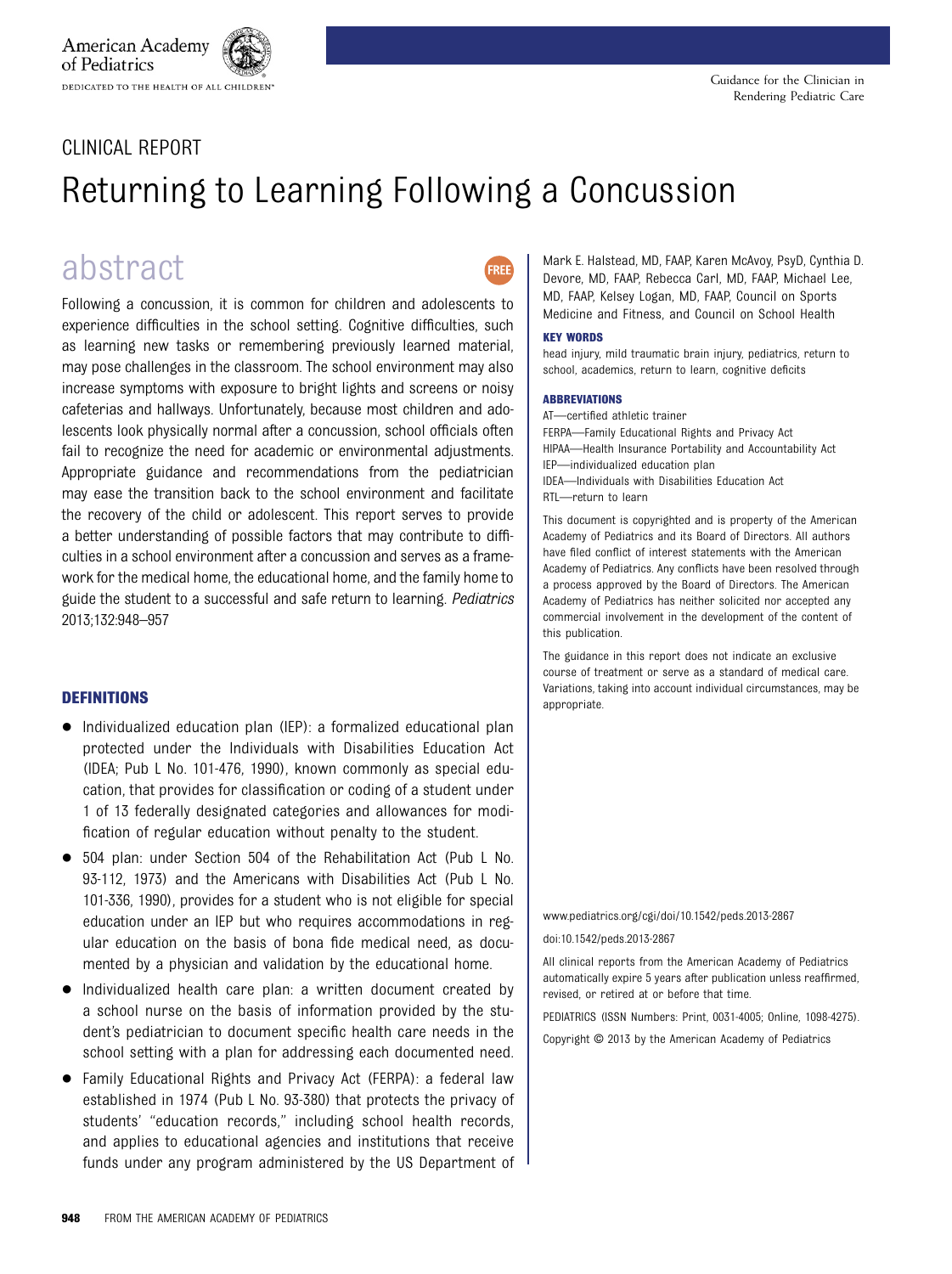Education. Schools require FERPA permission from parents to release any information to any entity, including physicians. FERPA does not cover requirements of the Health Insurance Portability and Accountability Act (HIPAA). Other details can be found at: [http://www.ed.gov/policy/](http://www.ed.gov/policy/gen/guid/fpco/index.html) [gen/guid/fpco/index.html](http://www.ed.gov/policy/gen/guid/fpco/index.html).

- Health Insurance Portability and Accountability Act (HIPAA): the Privacy Rule of HIPAA (Pub L No. 104-191, 1996) requires "covered entities," including physicians, to protect individuals' health records and other identifiable health information with appropriate safeguards to protect privacy and sets limits and conditions on the uses and disclosures that may be made of such information without patient authorization. HIPAA covers FERPA requirements. More information is available at [http://www.hhs.gov/ocr/privacy.](http://www.hhs.gov/ocr/privacy)
- Child Find: Child Find is a continuous process of public awareness activities, screening, and evaluation designed to locate, identify, and refer as early as possible all young children with disabilities and their families who are in need of Early Intervention Program (Part C) or Preschool Special Education (Part B/619) services of the IDEA.

# INTRODUCTION

Much attention has been paid to concussions in children and adolescents, particularly concussions resulting from sports. The majority of the focus on concussions has been centered on diagnosis, education of key stakeholders regarding the problem, and the timing of safe return to play (that is, to sports and other physical activity). Unfortunately, little attention has been given to academics and learning and how a concussion may affect the young student learner. Developing appropriate guidance and evidence-based recommendations

for a "return to learn" (RTL) for a student following a concussion is a challenge, given the limited research that exists in this area of concussion and its management. Because of this shortage of research, the guidance provided in this clinical report is based primarily on expert opinion and adapted from a program developed in Colorado to address the issue of RTL.<sup>1</sup> Data are currently insufficient to advocate the ideal way to manage the RTL in the pediatric population.

Pediatricians report that inadequate training on concussion management is among the most significant barriers to effectively counseling patients on returning to school following a concussion.2 There are many published statements that discuss the importance of "cognitive rest" following a concussion. $3-5$  Cognitive rest refers to avoiding potential cognitive stressors, such as texting, video games, TV exposure, and schoolwork, as examples. However, to date, there is no research documenting the benefits or harm of these methods in either the prolongation of symptoms or the ultimate outcome for the student following a concussion. Given the disruptive nature that concussion symptoms may pose for the student and his or her family, adding additional restrictions that may not be needed has the potential to create further emotional stress during the recovery. This calls for an individualized approach for the student when a pediatrician is making recommendations for cognitive rest and the student's RTL in the school setting.

# **BACKGROUND**

With an estimated 1.7 million traumatic brain injuries occurring annually, many of them concussions, the need for specific recommendations for returning a student to learning after concussion is necessary.<sup>6</sup> Given that students typically appear well physically after

a concussion, it may be difficult for educators, school administrators, and peers of the student to fully understand the extent of deficits experienced by a student with a concussion. This lack of outward physical appearance of illness may also make it difficult for school officials to accept the need for adjustments for a student with a concussion. Cognitive difficulties following a concussion have long been recognized and can clearly affect a student's learning capabilities. With recent increased attention to concussions, more focus has been placed on appropriate management for this specific injury. Neurocognitive testing, particularly the commercially available computerized versions, and its use after concussion has become more widespread, but the focus has been primarily on sports-related concussions. Although these neurocognitive tests may be helpful as a tool in assessing a student after a concussion, they have not been applied systematically to determine when and how a student is ready to take on the typical cognitive demands in a school setting. Although a concussion can have obvious direct effects on learning, there is also increasing evidence that using a concussed brain to learn may worsen concussion symptoms and perhaps even prolong recovery.7,8 Increasing cognitive activities are hypothesized to add additional stress to an energydeprived brain, which may worsen symptoms. The goal during concussion recovery is to avoid overexerting the brain to the level of worsening or reproducing symptoms. Determining the appropriate balance between how much cognitive exertion and rest is needed is the hallmark of the management plan during cognitive recovery.

There is insufficient research on the role of cognitive rest, although recent research suggests benefit to the concept of cognitive rest both early and late in the recovery of the student.<sup>9</sup>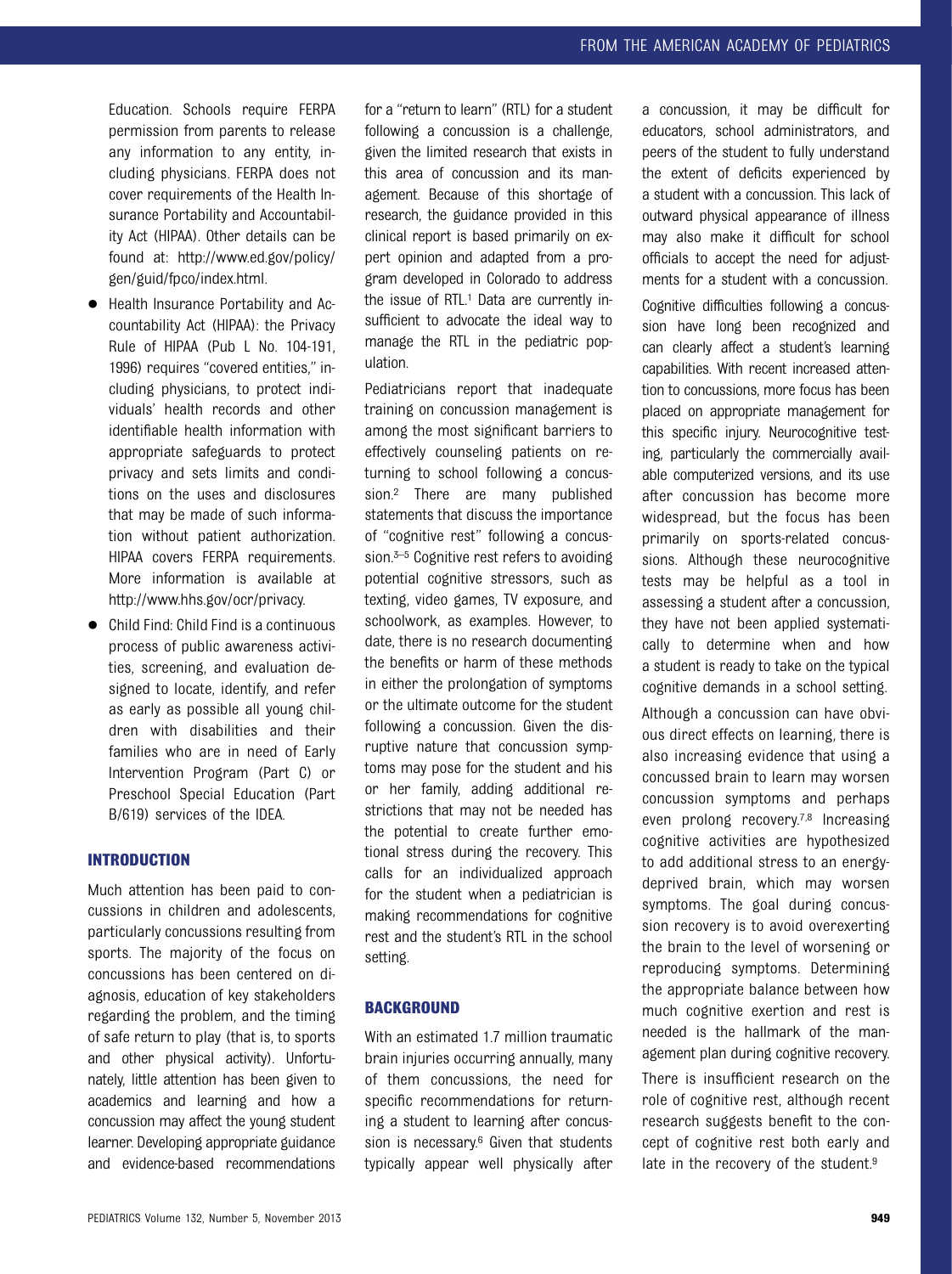# SIGNS AND SYMPTOMS OF CONCUSSION AFFECTING **STUDENTS**

Many aspects of a concussion can affect the student in the classroom. The common signs and symptoms the student may experience can be physical, cognitive, emotional, or related to sleep. Fortunately, research has demonstrated that recovery for the schoolage student occurs usually within 3 weeks from the injury, but school adjustments during this recovery period may be necessary.10

When evaluating the student, recognizing the common signs and symptoms of a concussion and how they may affect the student in the school setting is important (Table 1). A thorough understanding of potential problems the student can encounter will help the pediatrician make appropriate recommendations to the school, the student, and the student's family. Allowing adequate cognitive rest may help minimize a worsening of symptoms and potentially facilitate a quicker recovery without significant disruption to the student's life.

Use of symptom checklists may help not only in evaluating what symptoms the student may be experiencing but also in rating them in severity (Figs 1 and 2). These checklists can also be used serially to follow the student through his or her recovery and identify areas that may need more targeted interventions.11 Because the diagnosis of concussion is largely symptom driven, it is important not only to recognize but also to inquire further about the specific nature of the symptoms reported by the student or observed by the parent because many of the symptoms reported after a concussion may not be unique to a concussion. For example, some students may have preexisting depression, chronic daily or intermittent headaches, learning disabilities, or attention-deficit/ hyperactivity disorder, which can affect reporting on a symptom checklist.

TABLE 1 Signs and Symptoms of a Concussion and the Potential Problems They May Pose to the Student

| prugent                                                             |                                                                                          |
|---------------------------------------------------------------------|------------------------------------------------------------------------------------------|
| Sign/Symptom                                                        | Potential Implications in School                                                         |
| Headache                                                            | Most common symptom reported in concussions                                              |
|                                                                     | Can distract the student from concentration                                              |
|                                                                     | Can vary throughout the day and may be triggered by various                              |
|                                                                     | exposures, such as fluorescent lighting, loud noises, and focusing                       |
|                                                                     | on tasks                                                                                 |
| Dizziness/lightheadedness                                           | May be an indication of injury to vestibular system                                      |
|                                                                     | May make standing quickly or walking in crowded environment<br>challenging               |
|                                                                     | Often provoked by visual stimulus (rapid movements, videos, etc)                         |
| Visual symptoms: light sensitivity,<br>double vision, blurry vision | Troubles with various aspects of the school building                                     |
|                                                                     | Slide presentations                                                                      |
|                                                                     | Movies                                                                                   |
|                                                                     | Smart boards                                                                             |
|                                                                     | Computers                                                                                |
|                                                                     | Handheld computers (tablets)                                                             |
|                                                                     | Artificial lighting                                                                      |
|                                                                     | Difficulty reading and copying                                                           |
|                                                                     | Difficulty paying attention to visual tasks                                              |
| Noise sensitivity                                                   | Troubles with various aspects of the school building                                     |
|                                                                     | Lunchroom                                                                                |
|                                                                     | Shop classes                                                                             |
|                                                                     | Music classes (band/choir)                                                               |
|                                                                     | Physical education classes                                                               |
|                                                                     | Hallways                                                                                 |
|                                                                     | Organized sports practices                                                               |
| Difficulty concentrating or<br>remembering                          | Challenges learning new tasks and comprehending new materials                            |
|                                                                     | Difficulty with recalling and applying previously learned material                       |
|                                                                     | Lack of focus in the classroom                                                           |
|                                                                     | Troubles with test taking                                                                |
|                                                                     | Troubles with standardized testing                                                       |
|                                                                     | Reduced ability to take drivers education classes safely                                 |
| Sleep disturbances                                                  | Excessive fatigue can hamper memory for new or past learning or                          |
|                                                                     | ability to attend and focus                                                              |
|                                                                     | Insufficient sleep can lead to tardiness or excessive absences                           |
|                                                                     | Difficulty getting to sleep or frequent waking at night may lead to<br>sleeping in class |
|                                                                     | Excessive napping due to fatigue may lead to further disruptions of<br>the sleep cycle   |

Careful history taking to account for any possible preinjury conditions is useful in assessing the student with concussion, especially one with protracted postconcussive symptoms. The pediatrician should account for these preexisting conditions and continue to manage the concussion and as well as the preexisting problems concurrently. It is also worthwhile to discuss other potential stressors that may affect symptom reporting, such as family or relationship problems, pressures from coaches and teammates if the child is involved in organized sports, and the restriction from participation in important upcoming life events. Symptom checklists and their scores may help in determining what symptoms may need to be addressed when returning to the school environment but should not be the sole determining factor in deciding when to return a child to school after a concussion.

# THE RETURN TO LEARNING TEAM

A student returning to school after a concussion may benefit from a multidisciplinary team to maximize his or her recovery (Table 2).<sup>1</sup> Because state laws differ, the accessibility for some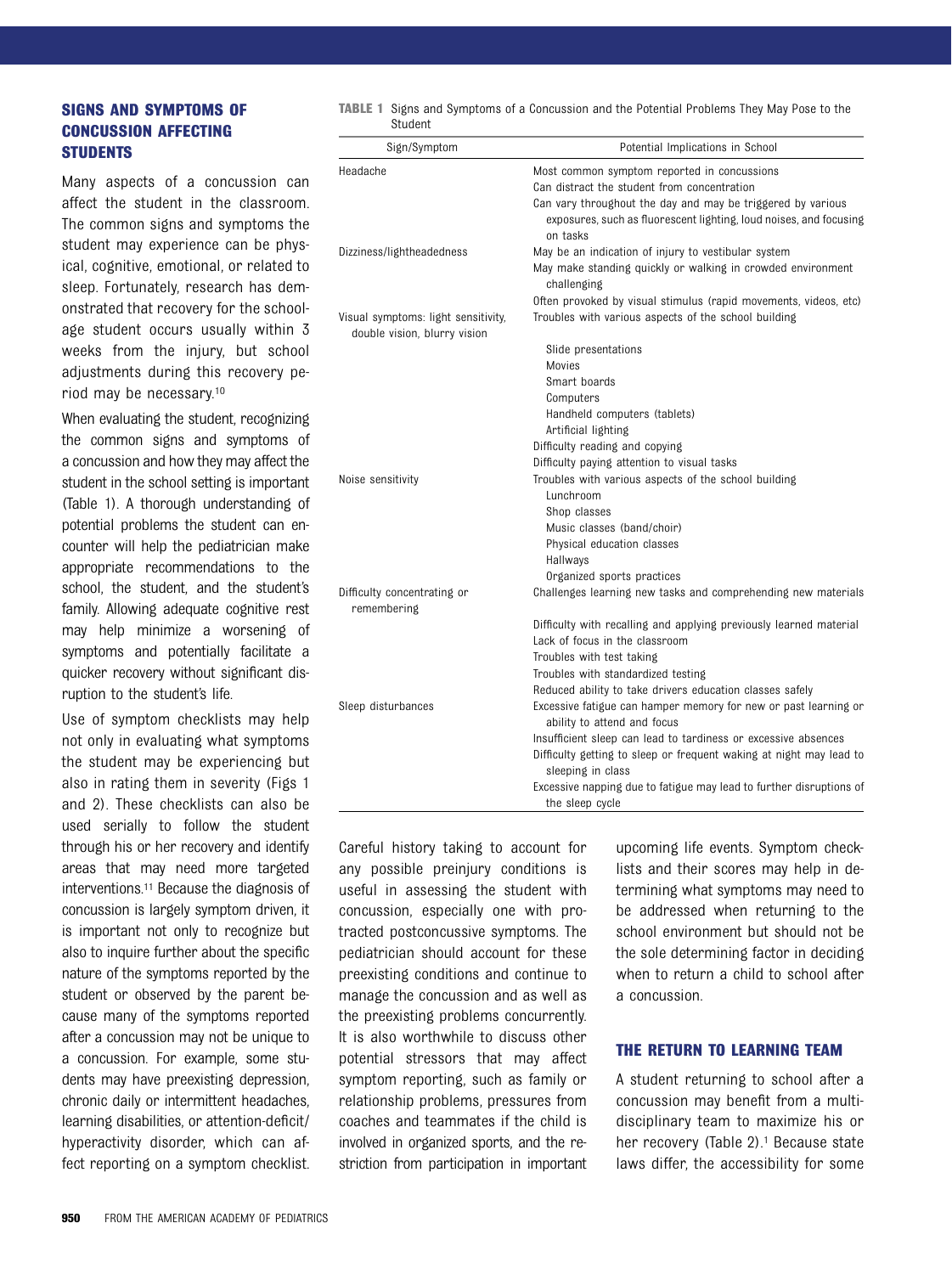| <b>CIRCLE ONE FOR</b><br><b>EACH LISTED</b> | <b>NONE</b> |   | <b>MILD</b>    | <b>MODERATE</b>         |                         | <b>SEVERE</b> |   |
|---------------------------------------------|-------------|---|----------------|-------------------------|-------------------------|---------------|---|
| Headache                                    | $\bf{0}$    | 1 | $\overline{2}$ | 3                       | 4                       | 5             | 6 |
| "Pressure in head"                          | 0           | 1 | $\overline{2}$ | 3                       | 4                       | 5             | 6 |
| Neck pain                                   | 0           | 1 | $\overline{2}$ | 3                       | 4                       | 5             | 6 |
| Nausea or vomiting                          | 0           | 1 | $\overline{2}$ | 3                       | 4                       | 5             | 6 |
| <b>Dizziness</b>                            | 0           | 1 | $\overline{2}$ | $\overline{\mathbf{3}}$ | 4                       | 5             | 6 |
| Blurred or double vision                    | 0           | 1 | $\overline{2}$ | 3                       | 4                       | 5             | 6 |
| Balance problems                            | $\bf{0}$    | 1 | $\overline{2}$ | 3                       | 4                       | 5             | 6 |
| Sensitive to light                          | $\bf{0}$    | 1 | $\overline{2}$ | 3                       | $\overline{\mathbf{A}}$ | 5             | 6 |
| Sensitive to noise                          | 0           | 1 | $\overline{2}$ | 3                       | 4                       | 5             | 6 |
| Feeling slowed down                         | 0           | 1 | $\overline{2}$ | 3                       | 4                       | 5             | 6 |
| Feeling "in a fog"                          | 0           | 1 | $\overline{2}$ | 3                       | 4                       | 5             | 6 |
| "Don't feel right"                          | $\bf{0}$    | 1 | $\overline{2}$ | 3                       | 4                       | 5             | 6 |
| Difficulty concentrating                    | 0           | 1 | $\overline{2}$ | 3                       | $\overline{\mathbf{4}}$ | 5             | 6 |
| Difficulty remembering                      | 0           | 1 | $\overline{2}$ | 3                       | 4                       | 5             | 6 |
| Fatigue or low energy                       | $\Omega$    | 1 | $\overline{2}$ | 3                       | $\overline{\mathbf{4}}$ | 5             | 6 |
| Confusion                                   | $\bf{0}$    | 1 | $\overline{2}$ | 3                       | 4                       | 5             | 6 |
| <b>Drowsiness</b>                           | 0           | 1 | $\overline{2}$ | 3                       | 4                       | 5             | 6 |
| Trouble falling asleep                      | 0           | 1 | $\overline{2}$ | 3                       | 4                       | 5             | 6 |
| More emotional                              | 0           | 1 | $\overline{2}$ | 3                       | 4                       | 5             | 6 |
| Irritability                                | 0           | 1 | $\overline{2}$ | 3                       | 4                       | 5             | 6 |
| Sadness                                     | 0           | 1 | $\overline{2}$ | $\overline{\mathbf{3}}$ | 4                       | 5             | 6 |
| Nervous or anxious                          | 0           | 1 | $\overline{2}$ | 3                       | 4                       | 5             | 6 |

#### FIGURE 1

Example postconcussion symptom score checklist (recommended for seventh grade and up).<sup>5</sup> Use of the postconcussion symptom scale: the student should complete the form, on his or her own, by circling a subjective value for each symptom. This form can be used with each encounter to track progress toward symptom resolution. Many students may have some of these reported symptoms at a baseline, such as concentration difficulties in the patient with attention-deficit disorder or sadness in a student with underlying depression. This must be taken into consideration when interpreting the score. Students do not need a total score of 0 to return to play if they had symptoms before their concussion. This scale has not been validated to determine concussion severity.

| <b>CIRCLE ONE FOR</b><br><b>EACH LISTED</b>           | <b>NONE</b>    | <b>RARELY</b>  | <b>SOMETIMES</b>        | <b>OFTEN</b>            |
|-------------------------------------------------------|----------------|----------------|-------------------------|-------------------------|
| I have trouble paying<br>attention                    | 0              | 1              | $\overline{2}$          | 3                       |
| I get distracted easily                               | 0              | 1              | $\overline{\mathbf{2}}$ | 3                       |
| I have a hard time<br>concentrating                   | $\overline{0}$ | 1              | $\overline{2}$          | $\overline{\mathbf{3}}$ |
| I have problems<br>remembering what<br>people tell me | $\overline{0}$ | 1              | $\overline{2}$          | $\overline{3}$          |
| I have problems following<br>directions               | $\bf{0}$       | $\mathbf{1}$   | $\overline{2}$          | 3                       |
| I daydream too much                                   | $\bf{0}$       | 1              | $\overline{2}$          | 3                       |
| I get confused                                        | $\overline{0}$ | $\mathbf{1}$   | $\overline{2}$          | $\overline{\mathbf{3}}$ |
| I forget things                                       | $\overline{0}$ | 1              | $\overline{2}$          | 3                       |
| I have problems finishing<br>things                   | $\overline{0}$ | 1              | $\overline{2}$          | $\overline{3}$          |
| I have trouble figuring<br>things out                 | $\overline{0}$ | $\overline{1}$ | $\overline{2}$          | $\overline{3}$          |
| It's hard for me to learn<br>new things               | $\bf{0}$       | $\mathbf{1}$   | $\overline{2}$          | 3                       |
| I have headaches                                      | $\overline{0}$ | 1              | $\overline{2}$          | $\overline{\mathbf{3}}$ |
| I feel dizzy                                          | $\bf{0}$       | $\mathbf{1}$   | $\overline{\mathbf{2}}$ | 3                       |
| I feel like the room is<br>spinning                   | $\overline{0}$ | $\overline{1}$ | $\overline{2}$          | $\overline{\mathbf{3}}$ |
| I feel like I'm going to<br>faint                     | $\overline{0}$ | 1              | $\overline{2}$          | $\overline{\mathbf{3}}$ |
| Things are blurry when I<br>look at them              | $\bf{0}$       | 1              | $\overline{2}$          | 3                       |
| I see double/two of things                            | $\bf{0}$       | $\mathbf{1}$   | $\overline{2}$          | 3                       |
| I feel sick to my stomach                             | $\bf{0}$       | 1              | $\overline{2}$          | 3                       |
| I get tired a lot                                     | $\bf{0}$       | $\mathbf{1}$   | $\overline{\mathbf{c}}$ | 3                       |
| I get tired easily                                    | $\bf{0}$       | 1              | $\overline{2}$          | 3                       |

FIGURE 2

Example of postconcussion symptom score checklist (recommended for kindergarten to sixth grade).5

students to a school physician or a school nurse may be less likely in some communities. It remains essential that all schools recognize the importance of team management for a student after concussion and ensure that all students recovering from concussion have assigned staff who will be responsible for smooth reentry to school. Yet in the ideal situation, there is a school physician in every district and a school nurse in every school, so that a medical team in the educational home can readily work with the student's medical home toward a child or adolescent's optimal benefit and outcome.12,13

Even though a student may be having symptoms, ultimately, the goal is to keep disruptions to the student's life to a minimum and to return the recovering student to school as soon as possible. The challenge of the multidisciplinary team is to balance the need for the student to be at school with the appropriate adjustments for the cognitive demands at school that have the potential for increasing symptoms. To reach the right balance at home and school, the multidisciplinary teams should be well versed in their roles and responsibilities in concussion management and keep communication open among all parties regarding decisions to progress, regress, or hold steady during the RTL process.

After a concussion, the student already has individuals in place for each of the teams described (Table 2). Ideally, at least 1 person from each team is involved in the concussion management and communicating with each other to help facilitate the recovery. The pediatrician does not need to create the teams or roles, but it will help to understand what roles and responsibilities each team has in the recovery of the student.

The role and responsibility of the family team is to enforce rest and to reduce stimulation to the student during recovery. In the early phases of a concussion,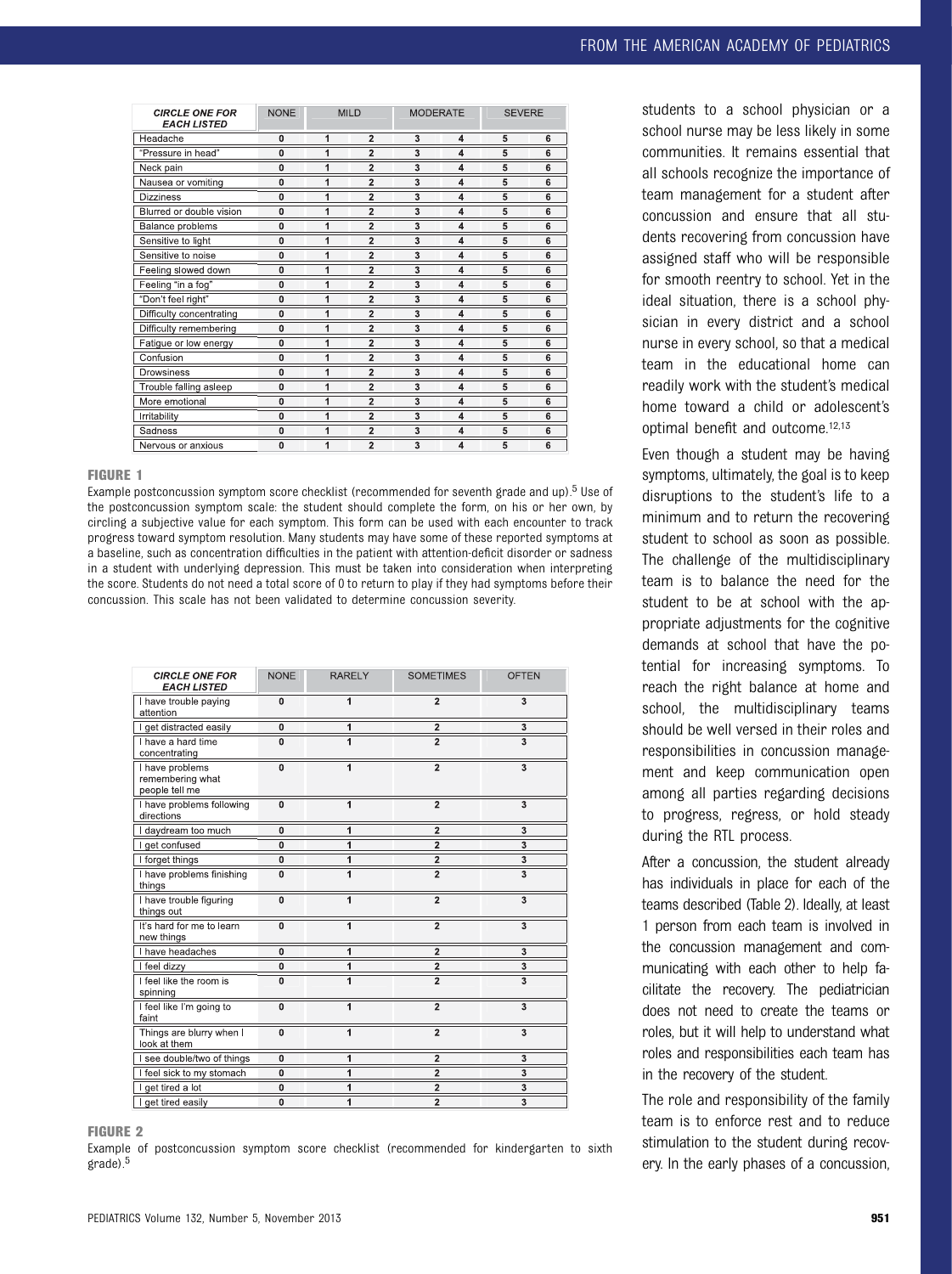TABLE 2 Multidisciplinary Team to Facilitate "Return to Learning"<sup>1</sup>

| Team                          | Members of the Team                                                                                                                                                                                                                     |
|-------------------------------|-----------------------------------------------------------------------------------------------------------------------------------------------------------------------------------------------------------------------------------------|
| Family team                   | Student, parents, guardians, grandparents, peers, teammates, and<br>family friends                                                                                                                                                      |
| Medical team                  | Emergency department, primary care provider, concussion specialist<br>(primary care sports medicine physicians, neurologists,<br>neurosurgeons, as examples), clinical psychologist,<br>neuropsychologist, team and/or school physician |
| School academic team          | Teacher, school counselor, school psychologist, social worker, school<br>nurse, school administrator, school physician                                                                                                                  |
| School physical activity team | School nurse, athletic trainer, coach, physical education teacher,<br>playground supervisor, school physician                                                                                                                           |

All members listed for a team do not need to be involved for successful concussion management. An individual, such as an emergency department physician, may only be involved in the initial assessment and suggestion for initiating academic adjustments. Some members may serve roles on various teams. Some schools may have access to only certain individuals suggested for a team. This list is meant to serve as a framework to help pediatricians and others involved with concussion management, possible roles they can serve for a student with a concussion.

symptoms may be so severe that they may prevent the student from attending school or even accepting home tutoring. However, as symptoms become tolerable, short-lived, and/or amenable to rest and intervention, the student may return to school, often with the use of supplemental academic adjustments. Therefore, it is the parent who will ultimately make the decision when the student should return to school. It is not unusual for a student to be extremely symptomatic in the doctor's office initially but minimally symptomatic at home within several days. Some guidance to help decision making for return to school can be found in Table 3.

The role and responsibility of the medical team is to evaluate the concussion, assess for a more serious structural or neurologic injury, and prescribe physical and cognitive rest, as appropriate, until symptoms improve. As recovery continues, the medical team should gather data from the family and from the school teams to aid in the decision of when to start to allow safe progression back to increasing physical activity.

Two school teams are involved in the recovery process for the student with a concussion, the school physical activity team and the school academic team. The roles and responsibilities of the 2 school teams are extensive and varied. In the early stages of the

concussion, the primary goal of the school physical activity team is to safeguard the student from any further potential injury to the brain. If a concussion has been suspected, it is recommended that the student be removed from physical activity and be evaluated by his or her pediatrician or other appropriate health care professionals for further diagnosis and management before returning to physical activity. Pediatricians should counsel patients on the current recommended return to activity progressions, as outlined in the clinical report from the American Academy of Pediatrics titled "Sport-Related Concussion in Children and Adolescents," which may be applied to both athletes and nonathletes.3

Similarly, in the early phases of a concussion, the school academic team must coordinate the return of the student to cognitive exertion and help to facilitate the appropriate level of academic adjustments necessary to reduce or eliminate symptoms. Whether communication occurs directly with a single teacher or is coordinated across all teachers via the designated case manager, such as the school nurse, counselor, or school psychologist, it is essential for all adults working with the student to understand the effects of a concussion on learning and how best to reduce cognitive demands during this

- TABLE 3 Sample Approach for Determining a Students' Readiness to Return to Learning Following a Concussion $17$
- If a student/athlete experiences symptoms enough to affect his or her ability to concentrate or tolerate stimulation for even up to 30 minutes, the student should likely remain at home. The student may consider light mental activities, such as watching TV, light reading, and interaction with the family, until they provoke symptoms. Computer use, texting, and video games should remain at a minimum.
- When the student/athlete is able to tolerate symptoms comfortably for up to 30 to 45 minutes, the parent may consider returning him or her back to learning, either through home tutoring or in-school instruction with programming adjustment as needed. However, it is the parent who should communicate with the school about the concussion and sign a release of information for school personnel to coordinate adjustments that may be needed as recommended by the primary care provider. The level of adjustments are decided collectively by the parent, school, and primary care provider based on severity, type, and duration of symptoms present.

period of recovery. The parent is encouraged to return the student to school, even if the day is shortened, when the student can tolerate cognitive activity or stimulation for approximately 30 to 45 minutes. This arbitrary cutoff is based on the observation that a good amount of learning takes place in 30- to 45-minute increments. High schools with 7 to 8 consecutive classes often schedule periods at 30- to 45-minute intervals. A student with a concussion can benefit from 30 minutes of instruction and a 15-minute "rest period" before changing classes. High schools on a "block schedule" usually run 90-minute blocks (two 45-minute periods), which may require allowances for a planned rest midway through the block. The concussed student may maximize learning in 30- to 45-minute increments before needing to take a rest (Table 3). Missing instruction, however, may necessitate the need for the provision of class notes, supplemental tutoring, or an easing of assignments or course expectations.

When the student returns to school, observing which classes exacerbate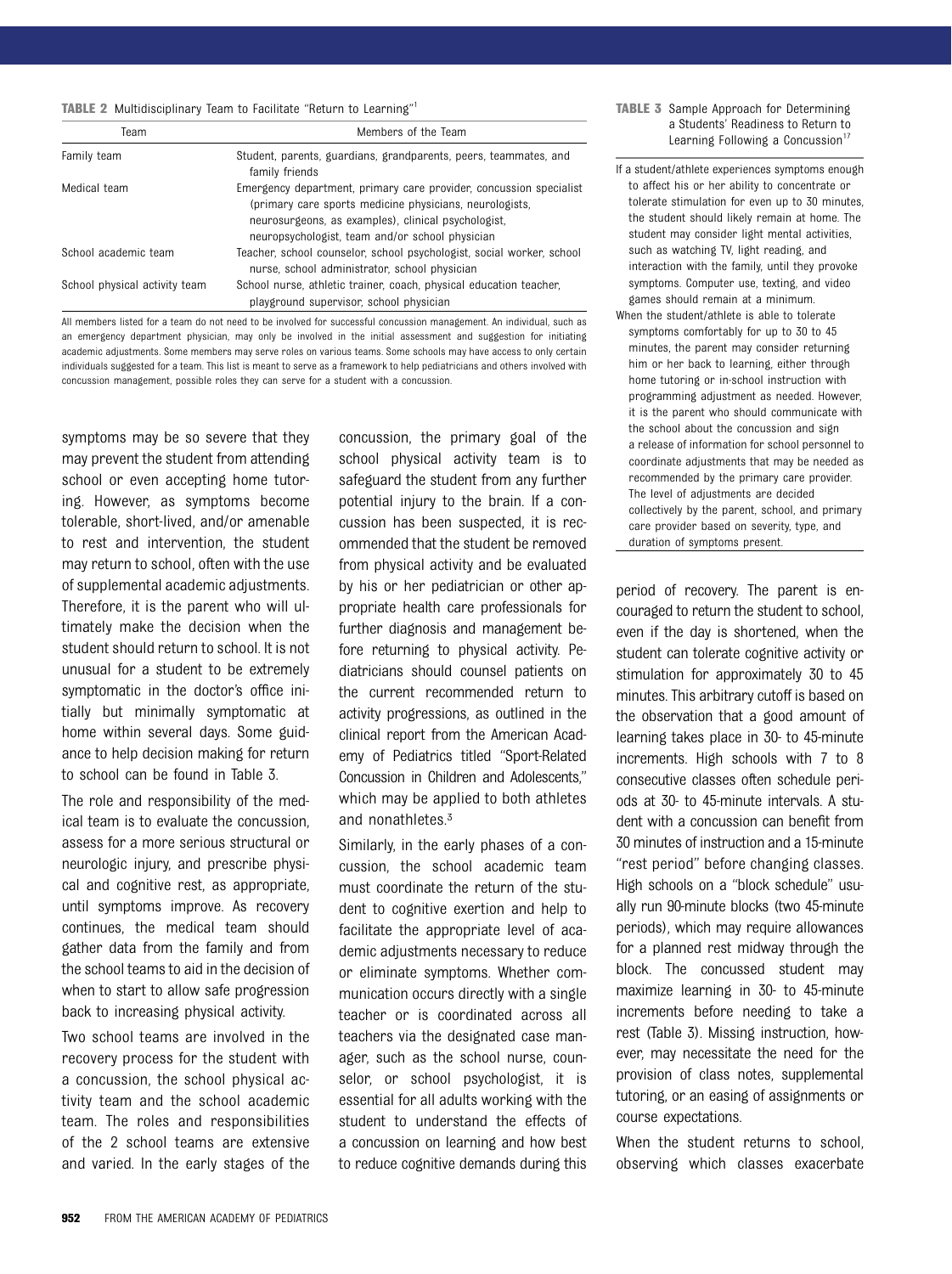symptoms will allow for further adjustments to be made to help reduce symptom provocation. Students may be able to tolerate some classes better than others, and consideration should be given for reduced exposure for those classes that the student cannot tolerate as well by substituting a study hall period, allowing for rest periods, or making adjustments to class schedules.

As the concussion symptoms improve, the school academic team and the family team should feel comfortable increasing mental and social activities, as tolerated by the student, and involving the medical team only as needed, apart from preplanned follow-up visits. This may translate into parents allowing their child to attend a social gathering, watch a game, or return to driving. At school, this should translate into a teacher requiring more work from a student who is obviously feeling better and able to tolerate longer periods of time of mental exertion without provoking symptoms.

Pediatricians should encourage teachers to pick and choose the academic adjustments most amenable to their class teaching style and content and most appropriate for the phase of recovery of the concussion on the basis of a child's tolerance. Teachers and those on the school academic team should reassess progress at weekly intervals to determine the effectiveness and continued need of adjustments. Direct communication and attention to symptoms with the student is helpful, because the student may not be willing to mention problems specifically to the teacher. Communication with a student should be conducted in a private setting, because many students prefer not to be singled out or draw additional attention to themselves following the injury. Younger students may be apprehensive or not know how to effectively express their academic struggles. High-achieving students may also be unwilling to "give in" to adjustments that are offered.

# STRATEGIES TO RETURN TO LEARN IN THE CLASSROOM

Returning a student to the classroom while symptomatic from a concussion requires an individualized approach. Most students will likely return to the classroom while symptomatic from their concussion. Each concussion is unique and may encompass a different constellation and severity of symptoms. Concussion symptoms may vary from student to student and even from concussion to concussion in the same individual who may sustain more than one concussion. Therefore, a "cookiecutter" approach to managing a concussion and a return to the classroom cannot be applied. However, most of the difficulties that arise in students can be handled with similar adjustments, depending on the signs or symptoms they are experiencing.

In the first few weeks after a concussion, most interventions can be made in the general education classroom, by the general education teacher, with minimal support and check-ins with the school physician, school nurse, school counselor, school psychologist, school social worker, or certified athletic trainer (AT).14,15 Parents should be encouraged to follow up with the school and student to assess whether academic adjustments are occurring to minimize worsening of students' symptoms during their early recovery.

Physicians should learn educational terminology to assist them in being precise in what they are requesting of schools. The term "academic adjustment" is used intentionally to refer to nonformalized adjustments made to the student's environment during the typical 1- to 3-week recovery period that do not jeopardize the curriculum or require alterations in standardized testing. The term "academic accommodations" is used to address longerterm needs, beyond 3 weeks, which may include standardized testing arrangement,

extra time on work, changes in class schedule, for example, and access to the grade-level curriculum but still within the context of regular education and may be formalized in a 504 plan. The term "academic modification" is used when considering more prolonged and more permanent changes to an educational plan, necessitating special education with needs specified in an IEP. Teachers' understanding and putting a few reasonable adjustments in place in the early stages of the concussion will often help bring the student through recovery in the typical, expected timeframe of 1 to 3 weeks. The type of academic adjustments put in place should depend on the severity of the symptoms, the type of symptom, specific teaching styles used by a teacher in the classroom, and pattern of the symptoms (Table 4).

Concussion education can be conducted by the pediatrician via direct communication with school personnel on a case-by-case basis to facilitate better understanding among appropriate school personnel during the RTL process; restrictions and adjustments should be specifically listed on a school note at each visit and during the interim, if needed. Unfortunately, simply requesting this in written form does not guarantee the school can or will comply. It would be helpful for the pediatrician if the school could identify a "point person" or case manager to contact at the school and likewise for the school to be given a "point person" in the pediatrician's office who will communicate with each other during the RTL process. FERPA permission is needed by educational agencies, and HIPAA permission is required by medical personnel; therefore, a signed parent permission on a document that satisfies both is required for communication among team members. The school point person is often a member of the school academic team. The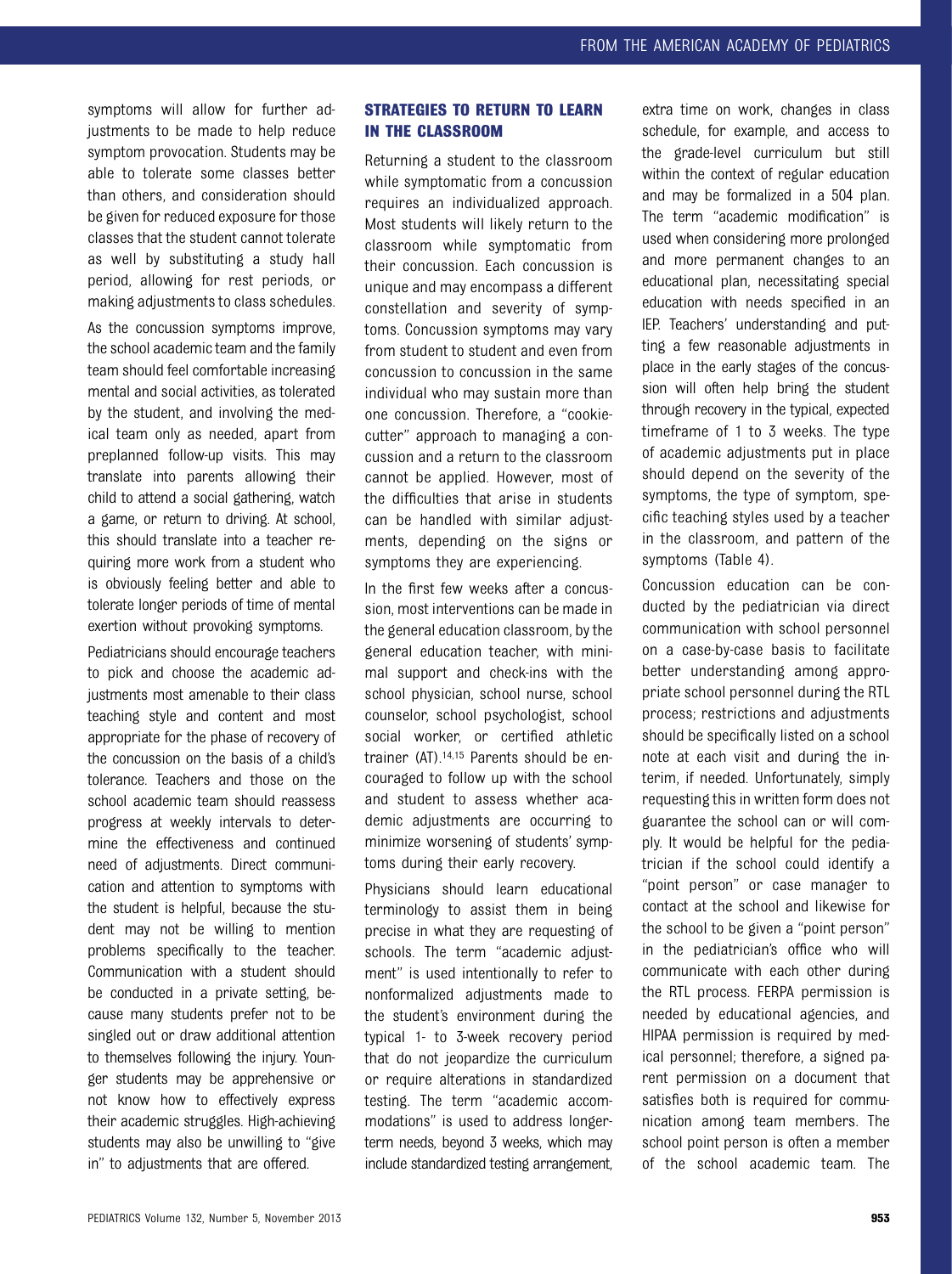medical home point person is someone with enough knowledge of the situation and of the child to communicate concerns back to the pediatrician. Parents should also be involved with this communication.

The team approach between the medical home and a school staff member is helpful in assisting the school with problems it encounters in the process and identifying solutions to these problems. A team approach also can reduce the likelihood of a pediatrician's office from receiving frequent phone calls from many individuals about the same situation. For many schools, the point person would be a guidance counselor, school psychologist, school physician, or school nurse. In schools in which a AT is present, the AT can help reinforce communication of any school or sports restrictions to safeguard against the student-athlete beginning a return to play protocol but still having academic adjustments.15 For this reason, communication with the AT by the treating physician or a representative of the school who has been communicating with the physician is also encouraged.16 In some circumstances, the AT may be limited to support only the students in organized sports for the school rather than the student body as a whole. It would be helpful to the pediatrician to understand how ATs can assist the pediatrician with the management of their patients.

Encouraging parents to communicate with the school, especially the designated case manager, about how recommended adjustments are being applied can be helpful. Pediatricians should also encourage parents to communicate with their child to make sure any adjust-

TABLE 4 Signs and Symptoms of a Concussion and the Strategies to Help in the School Setting

| Sign/Symptom                                                        | Potential Adjustments in School Setting                                                                                         |
|---------------------------------------------------------------------|---------------------------------------------------------------------------------------------------------------------------------|
| Headache                                                            | Frequent breaks                                                                                                                 |
|                                                                     | Identifying aggravators and reducing exposure to them                                                                           |
|                                                                     | Rests, planned or as needed, in nurses office or quiet area                                                                     |
| <b>Dizziness</b>                                                    | Allow student to put head down if symptoms worsen                                                                               |
|                                                                     | Give student early dismissal from class and extra time to get from<br>class to class to avoid crowded hallways                  |
| Visual symptoms: light sensitivity,<br>double vision, blurry vision | Reduce exposure to computers, smart boards, videos                                                                              |
|                                                                     | Reduce brightness on the screens                                                                                                |
|                                                                     | Allow the student to wear a hat or sunglasses in school                                                                         |
|                                                                     | Consider use of audiotapes of books                                                                                             |
|                                                                     | Turn off fluorescent lights as needed                                                                                           |
|                                                                     | Seat student closer to the center of classroom activities (blurry<br>vision)                                                    |
|                                                                     | Cover 1 eye with patch/tape 1 lens if glasses are worn (double<br>vision)                                                       |
| Noise sensitivity                                                   | Allow the student to have lunch in quiet area with a classmate<br>Limit or avoid band, choir, or shop classes                   |
|                                                                     | Avoid noisy gyms and organized sports practices/games<br>Consideration of the use of earplugs                                   |
|                                                                     | Give student early dismissal from class and extra time to get from<br>class to class to avoid crowded hallways during pass time |
| Difficulty concentrating or<br>remembering                          | Avoid testing or completion of major projects during recovery when<br>possible                                                  |
|                                                                     | Provide extra time to complete nonstandardized tests                                                                            |
|                                                                     | Postpone standardized testing (may require that 504 plan is in<br>place)                                                        |
|                                                                     | Consider 1 test per day during exam periods                                                                                     |
|                                                                     | Consider the use of preprinted notes, notetaker, scribe, or reader<br>for oral test taking                                      |
| Sleep disturbances                                                  | Allow for late start or shortened school day to catch up on sleep<br>Allow rest breaks                                          |

ments that are being offered are also being used, as needed, and are helping.

## PROLONGED SYMPTOMS

Fortunately, most students with a concussion will recover within the first 3 weeks from their injury.10 For students with symptoms lasting longer than 3 weeks, further medical management considerations and accommodations, rather than academic adjustments, may be needed. Schools currently have in place a system for accommodations (504 plan) for students expected to have temporary interference with learning or modifications (IEP) for students with a classifiable chronic condition. However, applying these systems to concussions, in some schools, may be a newer concept. Although healing may be considered "protracted" with some concussions, the expectation is still for a full recovery that no longer would require academic adjustments, accommodations, or modifications. Referral to a concussion specialist (licensed physician, such as a pediatrician, neurologist, primary care sports medicine specialist, or neurosurgeon with expanded knowledge and experience in pediatric concussion management) should also be considered, if not already initiated, for the student with prolonged symptoms.

Because laws, regulations, policies, and practices vary among states, districts, and schools, it is important that the pediatrician be familiar with the level of flexibility and creativity that a particular school will provide or permit. Differences also exist among long-term modifications, midterm accommodations, and short-term adjustments. Pediatricians should understand that the IDEA provides for longer-term accommodations. For example, there are provisions for school-based problem-solving teams to determine the appropriateness of an IEP for a child in need of long-term modifications through special education on the basis of a given classification.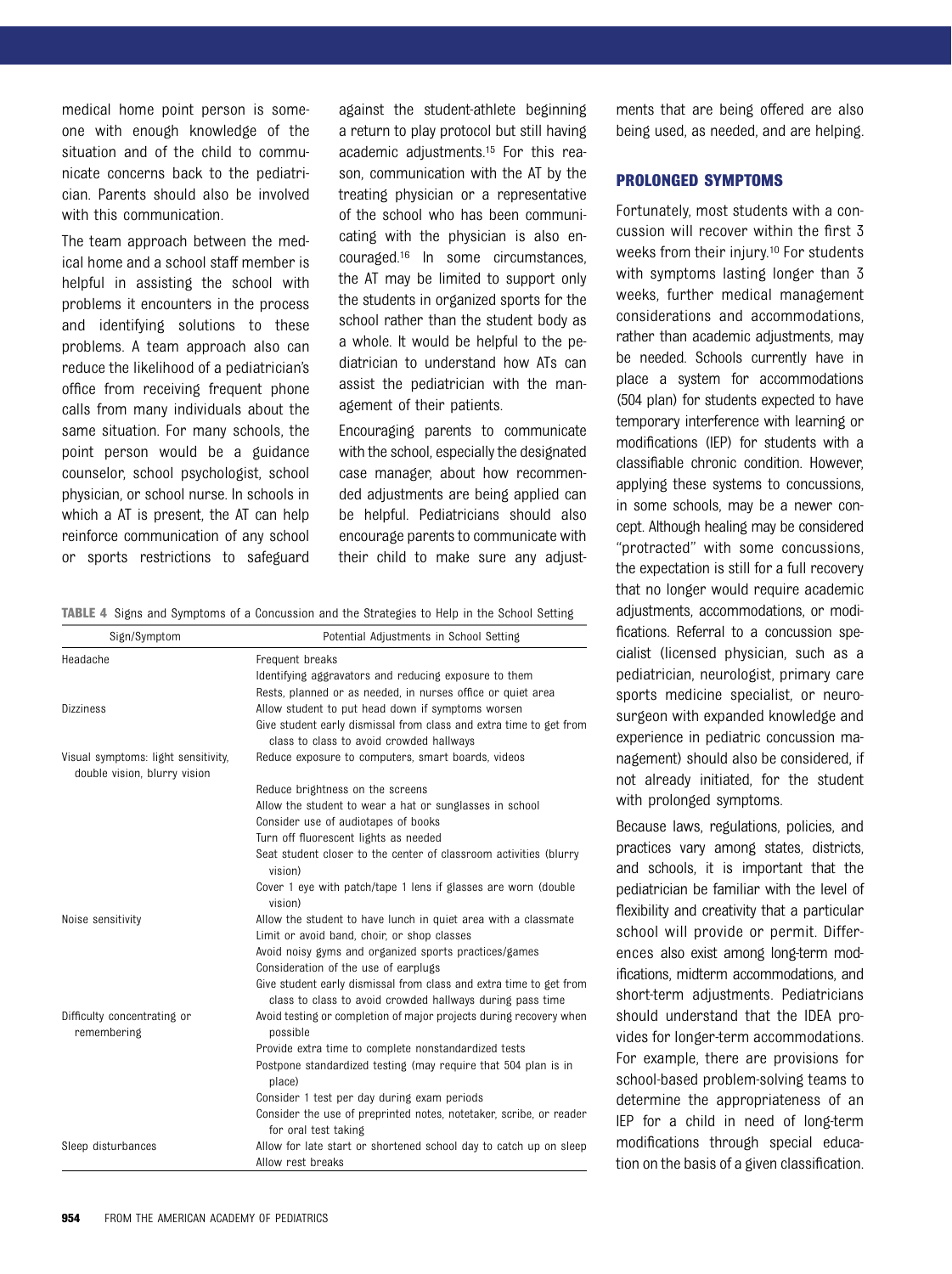In addition, a 504 plan is available through the Rehabilitation Act of 1973 and Americans with Disabilities Act of 1990 for a child who needs longer-term academic accommodations in regular education but does not qualify for special education through 1 of the 13 classifications available via an IEP. Most adjustments can and should be short term and through the child's educational team, with guidance from the medical home and approval by the principal and family team. The key to this process is that the pediatrician provides the school with medical documentation based on persisting signs and symptoms that might significantly limit a child's ability to access full instruction. It is also helpful for the pediatrician to realize that, often, schools will not allow a child to participate in extracurricular activities until he or she is fully participating in curricular activities.

Early in the recovery, a student may need simple academic adjustments in the classroom. Students who do not respond in the first few months may need a more targeted level of intervention. At this level, school teams may need to brainstorm and problem solve what other interventions may be helpful and decide whether more formalized assessments need to occur. Often, the family team is a critical part of the problem-solving process, as is the medical team. All 3 teams must be actively involved in managing the concussion on behalf of the recovering student. At this level, some of the interventions can no longer be easily applied in the general education classroom without formal intervention. For example, students may require some amount of pullout from the regular classroom for a small-group intervention, tutoring, or 1-on-1 instruction. Customized plans at this point may be more formalized into an Individualized Health Plan, a learning plan, or a 504 plan. Interventions at this level are

usually accommodations to the environment (ie, large-print books, extra set of books at home, audio books, extended time on tests, note takers).

If symptoms remain severe or prolonged, typically longer than 5 to 6 months, more intensive intervention may be needed. In these cases, a potentially more permanent disability is considered, necessitating most school districts to trigger their Child Find (a component of IDEA) obligations, provide appropriate testing, and develop an IEP. The family team and medical team should continue to be involved and consulted during the development of the IEP. Interventions at this level are often considered modifications of the curriculum, implying that the student may not be held responsible for the regular education curriculum required of all other same-age peers. Instead, the student may be taught without penalty on a level appropriate for him or her, often at a level lower than peers, and will only be held accountable for his or her own personal academic growth rather than being compared with typical grade-level peers.17,18 In addition, the concussion would be so severe at this level as to potentially necessitate specialized instruction and/or specialized programming. It is uncommon, however, for the student with a concussion to need an IEP.

When considering the implementation of a 504 plan or IEP, involving the school academic teams or special education teams is beneficial and necessary. The school academic team, including the school psychologist, can provide formal recommendations to the school to make the creation of the 504 plan or IEP that is most relevant to the particular student's greatest needs in the academic setting. Regardless of the problems, it is essential the medical team, the school team, and the family team work together, if further testing seems indicated to help in the development of an educational program through an IEP

or 504 plan. In the majority of these assessments, the recommendations and development of an IEP or 504 plan will be developed by the schools. A medical diagnosis of concussion can prompt the school academic team to collect other sources of information and consider developing a 504 plan or IEP. Importantly, 504 plans and IEPs are governed by different laws. A 504 plan can be provided when a school determines the concussion to substantially limit one or more major life activities, such as learning. On the other hand, an IEP can be provided if it is determined that the concussion results in total or partial impairment that adversely affects educational performance such that a student cannot benefit from regular education alone and requires modification of curriculum, specialized instruction, programming, and/or placement.

Although not expected or common after a concussion, a student with prolonged symptoms who does not seem to be responding to various interventions should also be evaluated for issues related to anxiety about school or school avoidance. This may be more likely in the child who sustained a concussion from an incidence of bullying or assault. Keeping a child out of school and away from friends for extended periods also may risk development of fear and isolation in a child or adolescent on attempting to return to school and might require the assistance of a mental health specialist in extreme cases.

# EDUCATION

Given the large number of concussions occurring each year, both in and out of formal sport activities, most schools will encounter a child who is dealing with symptoms from a concussion. Education of all individuals involved is paramount to helping students who may need assistance in the school setting.

Education regarding concussion, generally, and the role of cognitive and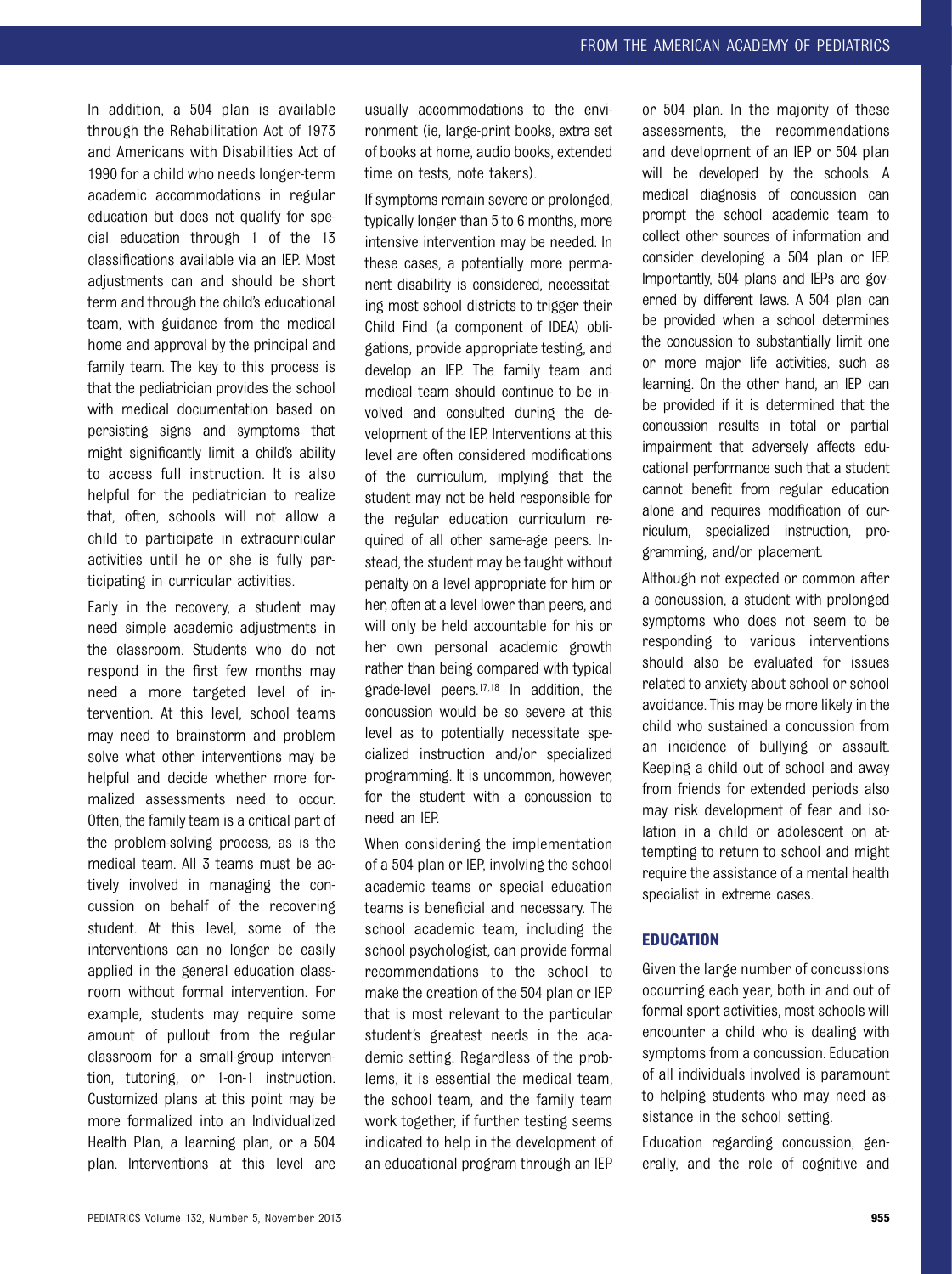physical rest and return to school, specifically, is essential for the teams of individuals helping a student with concussion during assessment, management, and recovery. This education should extend to both school personnel (eg, administrators, athletic directors, teachers, guidance counselors, school psychologists, coaches, school physicians, school nurses, ATs) and individuals likely not employed by the school (eg, primary physicians, sports/team physicians, emergency department physicians, parents, and other caregivers). Even in states with legislation for concussion education and management, nonathletic personnel in schools are often left out of concussion education efforts. However, a comprehensive team approach to care may help reduce mistakes in management, which could potentially risk reinjury during the healing phase, lengthen recovery, or result in untoward long-term outcomes. Education, on a larger scale, should be conducted to instruct school groups on the concepts of concussion management, particularly when introducing models of cognitive rest. Education can be tailored to various school personnel as needed. Education sessions are especially helpful as sport seasons begin in the fall, winter, and spring. Several groups have developed educational materials, such as online tutorials, relevant to this topic and provide excellent resources for schools, parents, students, and health care providers (see Resources).

# FUTURE DIRECTIONS

Given the paucity of studies that have been conducted thus far regarding the effects and role of cognitive rest after concussion, further research is needed. Future research is also needed to clarify best practices for RTL. Developing a better understanding of the best methods to assist a student in the school environment, determining whether cognitive rest can assist in speed

of recovery, and evaluating written and educational resources on this topic are all areas that require additional research and review. Studies comparing outcomes in school settings that have concussion management teams with case management versus those that do not would also be of value.

Continued education of all individuals involved with a student with a concussion should help facilitate better outcomes and less resistance to developing appropriate concussion management guidelines and programs.

# CONCLUSIONS AND GUIDANCE FOR PHYSICIANS

- 1. Students with a concussion may need academic adjustments in school to help minimize a worsening of symptoms.
- 2. Given that most concussions resolve within 3 weeks of the injury, adjustments may often be made in the individual classroom setting without formal written plans, such as a 504 plan or IEP.
- 3. Students with symptoms lasting longer than 3 to 4 weeks may benefit from a more detailed assessment by a concussion specialist (licensed physician, such as a pediatrician, neurologist, primary care sports medicine specialist, or neurosurgeon with expanded knowledge and experience in pediatric concussion management) and recommendations specific to the educational environment. Considerations should be given to developing a 504 plan or, subsequently, but unlikely, an IEP, in the student with a lengthy recovery.
- 4. A team approach consisting of the medical team, the school team, and the family team to assist the student in his or her return to learning is ideal.
- 5. Students should be performing at their academic "baseline" before returning to sports, full physical activity, or other extracurricular activities following a concussion.
- 6. Education of all individuals involved with students who sustain a concussion is necessary to provide adequate adjustments, accommodations, and long-term program modifications for the students.
- 7. Additional research is necessary to strengthen and provide more evidence-based recommendations for appropriate adjustments for students following a concussion.

# **RESOURCES**

- Brain 101: Concussion Handbook: <http://brain101.orcasinc.com/1000>
- REAP (Reduce/Educate/Accommodate/ Pace) Program: a community-based concussion management program: [http://www.rockymountainhospital](http://www.rockymountainhospitalforchildren.com/sports-medicine/concussion-management/reap-guidelines.htm)[forchildren.com/sports-medicine/](http://www.rockymountainhospitalforchildren.com/sports-medicine/concussion-management/reap-guidelines.htm) [concussion-management/reap](http://www.rockymountainhospitalforchildren.com/sports-medicine/concussion-management/reap-guidelines.htm)[guidelines.htm](http://www.rockymountainhospitalforchildren.com/sports-medicine/concussion-management/reap-guidelines.htm)
- CDC Foundation Online Training for Clinicians: [http://preventingconcus](http://preventingconcussions.org/)[sions.org/](http://preventingconcussions.org/)
- Centers for Disease Control and Prevention: Fact Sheet for School Professionals on Returning to School after a Concussion: [http://www.cdc.](http://www.cdc.gov/concussion/pdf/TBI_Returning_to_School-a.pdf) [gov/concussion/pdf/TBI\\_Returning\\_](http://www.cdc.gov/concussion/pdf/TBI_Returning_to_School-a.pdf) [to\\_School-a.pdf](http://www.cdc.gov/concussion/pdf/TBI_Returning_to_School-a.pdf)
- Centers for Disease Control and Prevention: Heads Up for Schools: [http://](http://www.cdc.gov/concussion/HeadsUp/schools.html) [www.cdc.gov/concussion/HeadsUp/](http://www.cdc.gov/concussion/HeadsUp/schools.html) [schools.html](http://www.cdc.gov/concussion/HeadsUp/schools.html)
- Centers for Disease Control and Prevention: Online Coaches Training: [http://www.cdc.gov/concussion/](http://www.cdc.gov/concussion/HeadsUp/online_training.html) [HeadsUp/online\\_training.html](http://www.cdc.gov/concussion/HeadsUp/online_training.html)
- Dr. Mike Evans Concussions 101 Video: [http://www.myfavouritemedicine.com/](http://www.myfavouritemedicine.com/concussions-101/) [concussions-101/](http://www.myfavouritemedicine.com/concussions-101/)
- Frequently Asked Questions about<br>504 Plans: http://www2.ed.gov/ Plans: [http://www2.ed.gov/](http://www2.ed.gov/about/offices/list/ocr/504faq.html) about/offi[ces/list/ocr/504faq.html](http://www2.ed.gov/about/offices/list/ocr/504faq.html)
- Sample Return to Learning Note for Physicians: [http://www.aap.org/en-us/](http://www.aap.org/en-us/about-the-aap/Committees-Councils-Sections/Council-on-sports-medicine-and-fitness/Documents/returntoschool.pdf)